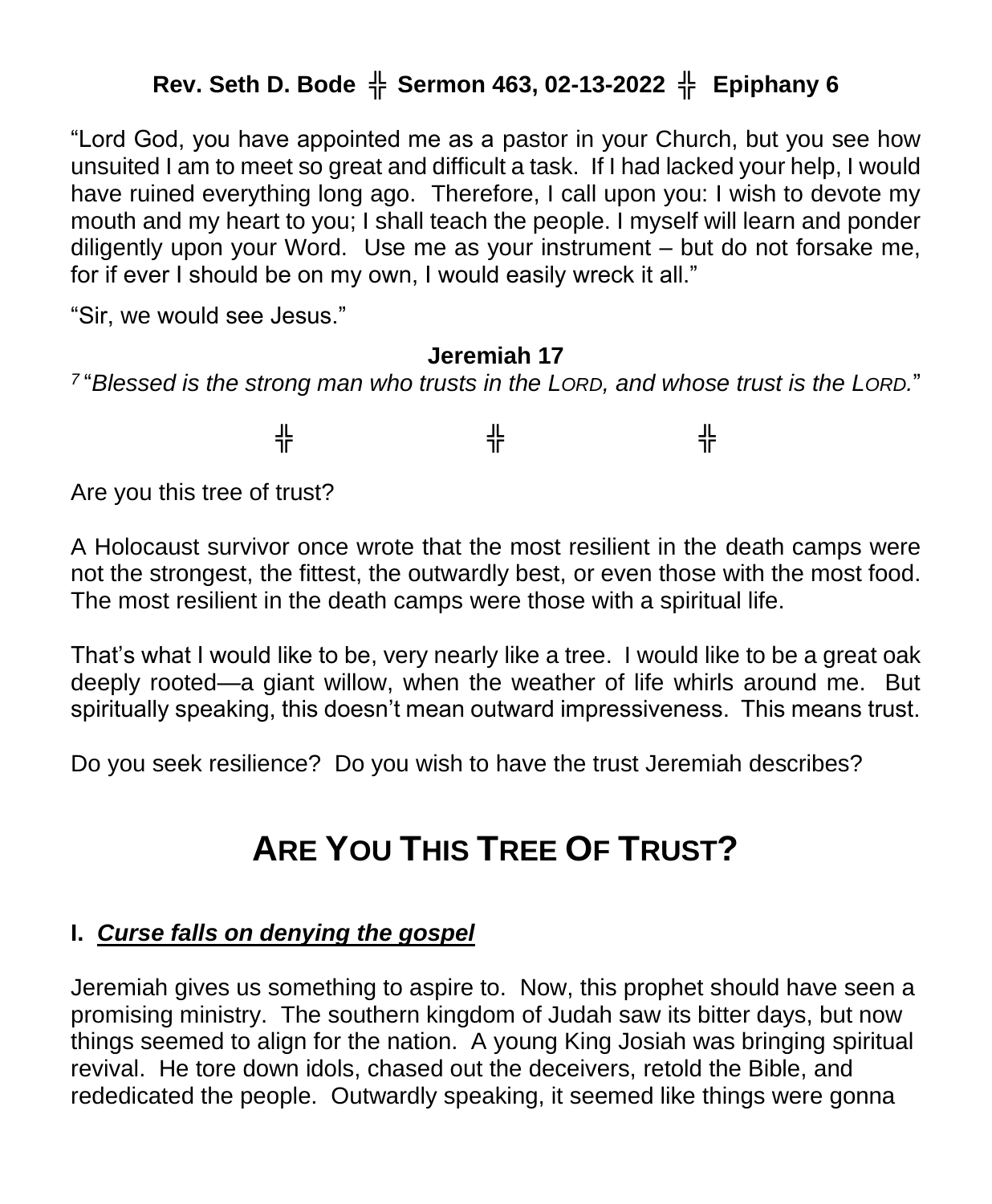be good.

Then the kingdom turned upside down. Josiah died young, Babylon came in and attacked, and the strongest and smartest Hebrews were carried off. The city fell, and God's temple burned. It was almost like the God of Jerusalem lost and died, if it weren't for the fact that He had foretold all of this. Jeremiah was a prophet who saw the catastrophe, and what started strong ended up becoming a miserable, persecuted ministry. Jeremiah was known as the weeping prophet and took plenty of hits simply due to sharing God's Word.

Maybe we haven't seen the destruction of everything around us, but we've seen our share of catastrophes. Just think of the news cycle. Just think of our propensity to blame and guilt trip others and ourselves. Just think of the accelerated mental health crisis. How can we be okay?

Jeremiah answers with "*what the Lord says*." There's something visually misguided in the world. Outwardly, what seems blessed is, in God's eyes, actually inwardly blessed. And outwardly, what looks cursed is actually quite blessed.

Outwardly, those who look strong have placed trust in men and artificial powers. That only gets you as far as men can plan, theorize, and execute. We may see success outwardly, for a time. But inwardly, such trust wastes away. You want to be like a desert bush drying away, go ahead and put your faith in humanity. It sounds so right, but it fails every time.

It gets so bad that when God offers men blessings, they refuse "*to see good things when they come*." The cursed person here is the one who doesn't even see the love and peace God offers. It's the unbeliever who cannot stand God's good news. It is so close to the gospel of Jesus Christ, but so far.

This person is what Jeremiah calls the bush in the desert. It can't handle the sordid reality of life. It will not stand resilient in desperate times. The bush in the desert is left to face more than just heat. The curse here is truly the fire and darkness of hell, an eternity of abandonment and departure from the Lord.

That may seem like someone else, but just think: What could tear you away from God's promises? What could distract you more? What could move you? What would unsettle your focus on God's Word and sacraments? A diagnosis? A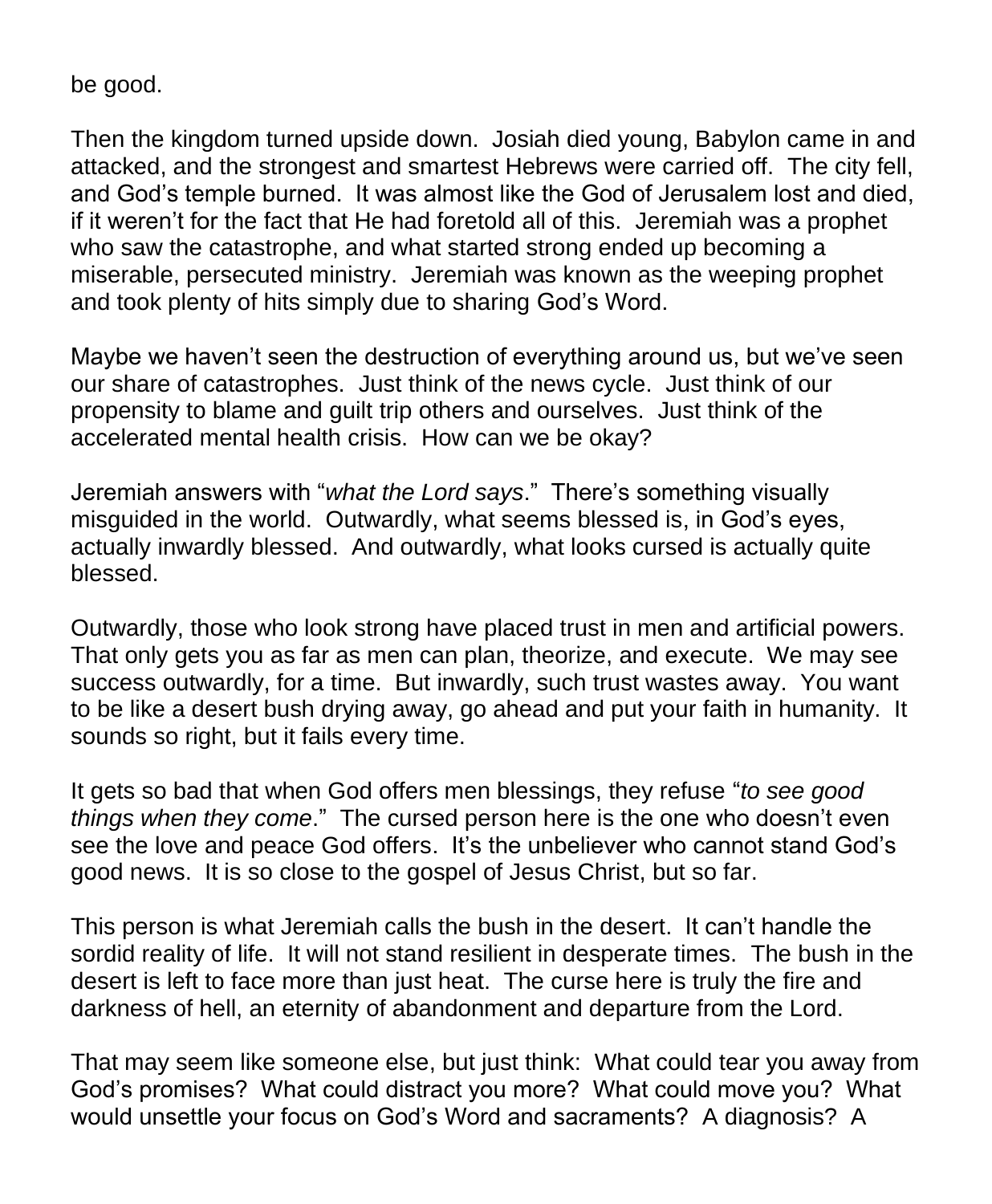broken limb? A broken heart? A death? A birth? A pastime? A TV show? A love interest? A big game? What would blur your heart's desire so much that you would forget to set it on things above, things that matter? Does your trust waver? Are you this tree yet?

Then we are reminded that false gods and idols are no strangers to our hearts. We were once trapped in them, and the human heart is deceitful beyond cure. We were born in darkness with hearts of sin. Each of us deserves the curse. We might ask why there must be any curse at all! But we refused to see blessings from the beginning. When our first parents ate of the one tree (you had one job!), they ate of the one tree they should not. So we too have hearts that are not so right. Where can we go for help?

### **II.** *Blessing rests on those who trust the Lord*

Jeremiah should have been shaken and stirred and mixed-up and an emotional wreck. He was not perfect; Jeremiah spoke his fair share of harsh words. Yet Jeremiah carried out his ministry faithfully. For his heart was right, and Jeremiah knew what it was to trust.

This blessing is just beautiful, "*blessed is anyone who trusts in the LORD, whose confidence is in him.*" Literally the words say, "*Blessed is the strong man who trusts in the LORD, and whose trust is the LORD.*" That's faith. Faith involves knowing God and His promises, and assenting to God's will. But the heart of faith rests confidently in the Lord.

For you know the Lord and the good things He has done. You poor sinners know His heart was in the right place. You rest your full confidence and trust in His merciful benefits, because as you know He became a curse for you. Like the bush in the desert, He took the heat of abandonment and forsakenness of hell.

And you will notice that the trust is not in self, for that would be trust in man. The trust is not in personal ability or strength to trust enough. The answer to our question of being a trusting tree is not to trust more. The answer is in Him, not in us. The answer is Jesus Christ. Only He trusted perfectly. He is our tree who never wavered in trusting His Father, and He could take the punishment of that desert bush heat in our place. Greater love has no one than this, and a greater heart has no one than the Lord Jesus Christ, that He lay down His life for you.